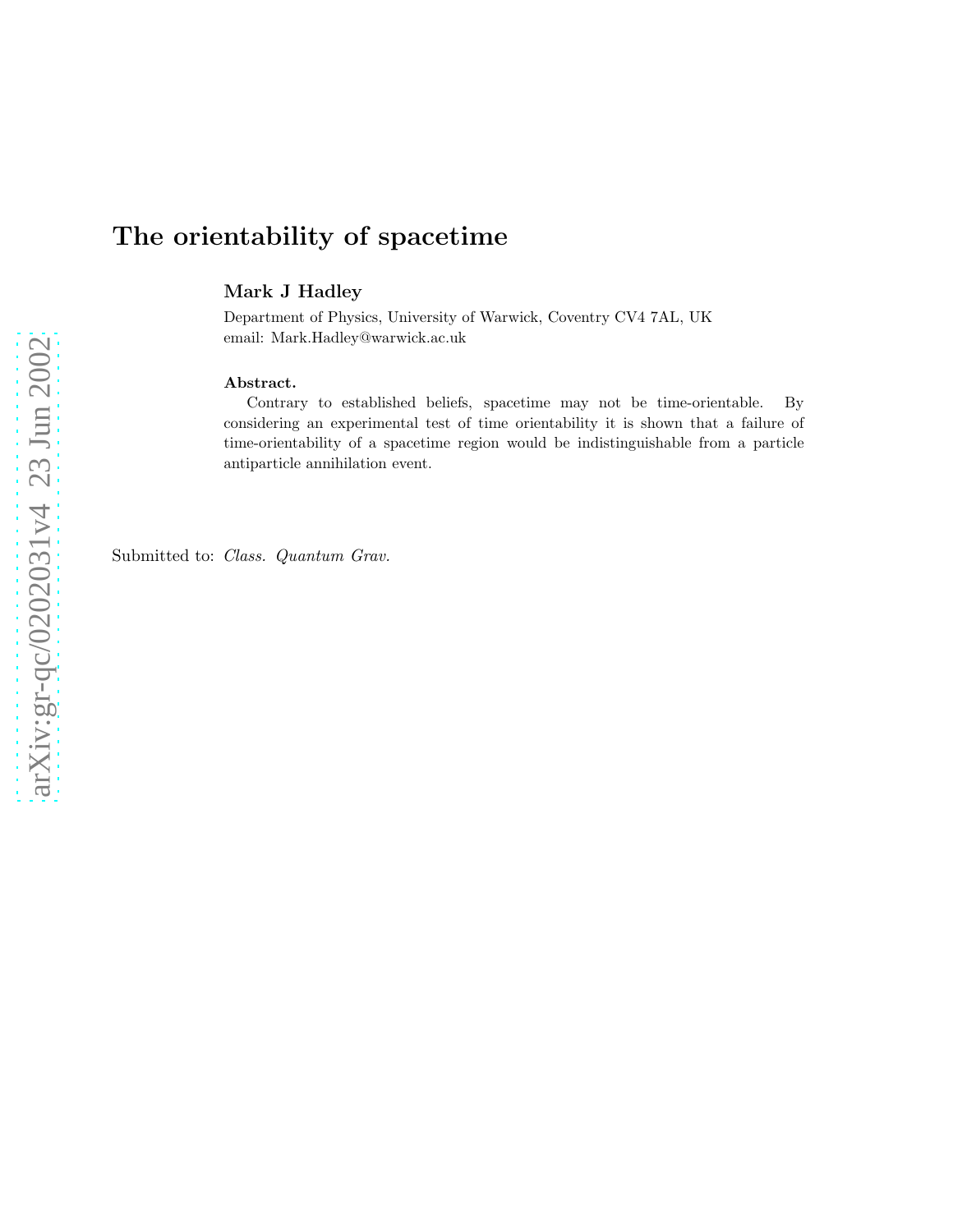### 1. Introduction

It is widely believed that spacetime must be both orientable and time-orientable [\[1](#page-5-0)]. Arguments are that there is no evidence of a lack of orientability and that a nonorientable spacetime would be incompatible with the observed violations of P (parity) and T (time reversal) invariance. These arguments are shown to be false.

This paper aims to answer the questions: *How can time-orientability be tested?* and Is a non-time orientable spacetime consistent with observations?. The focus of this paper is on experiments a physicist would have to do to test the orientability of a spacetime region.

The work is motivated by results suggesting that non-time orientable spacetime regions might be used to explain quantum theory [\[2](#page-5-0)], the existence of electric charge [\[3](#page-5-0)] and spin half [\[4\]](#page-5-0). Topological models of elementary particles within the equations and framework of general relativity require a breakdown of the causal structure to allow topology changing interactions. A non-timeorientable spacetime structure can also exhibit net electric charge from source free Maxwell equations and would naturally have the transformation properties of a spinor under rotations.

Mathematically, the orientability of a manifold is a simple and unambiguous property. A few mathematical definitions and theorems are given in the next section. This paper looks at how the mathematical definitions can be used in practice to answer questions about spacetime. Some simple experiments are postulated; they follow the mathematical definitions very closely, but the interpretation remains ambiguous.

#### 2. Preliminary results

This paper is exclusively concerned with connected spacetimes.

**Remark 2.1** Locally spacetime is always orientable.

Spacetime is modelled by a  $3+1$  dimensional semi-Riemannian manifold. Therefore mappings to flat Minkowski spacetime exist in a region of every point. Minkowski spacetime is orientable hence spacetime is locally orientable. It follows that orientability is a global rather than a local property.

Remark 2.2 On a non-orientable spacetime there exists a closed path along which a consistent orientation cannot be defined.

This follows from the definition of orientability and topological arguments.

**Remark 2.3** If spacetime is not orientable then through every point there exists a path on which an orientation cannot be defined.

This follows simply from remark 2.2 above and assumed connectedness of spacetime. If A has a non-orientable path, C, through it and X is any other point. Then by connectedness there exists a path, P, from X to A and a path, P', from A to X. A non-timeorientable closed path through X is constructed by joining the paths P-C-P'.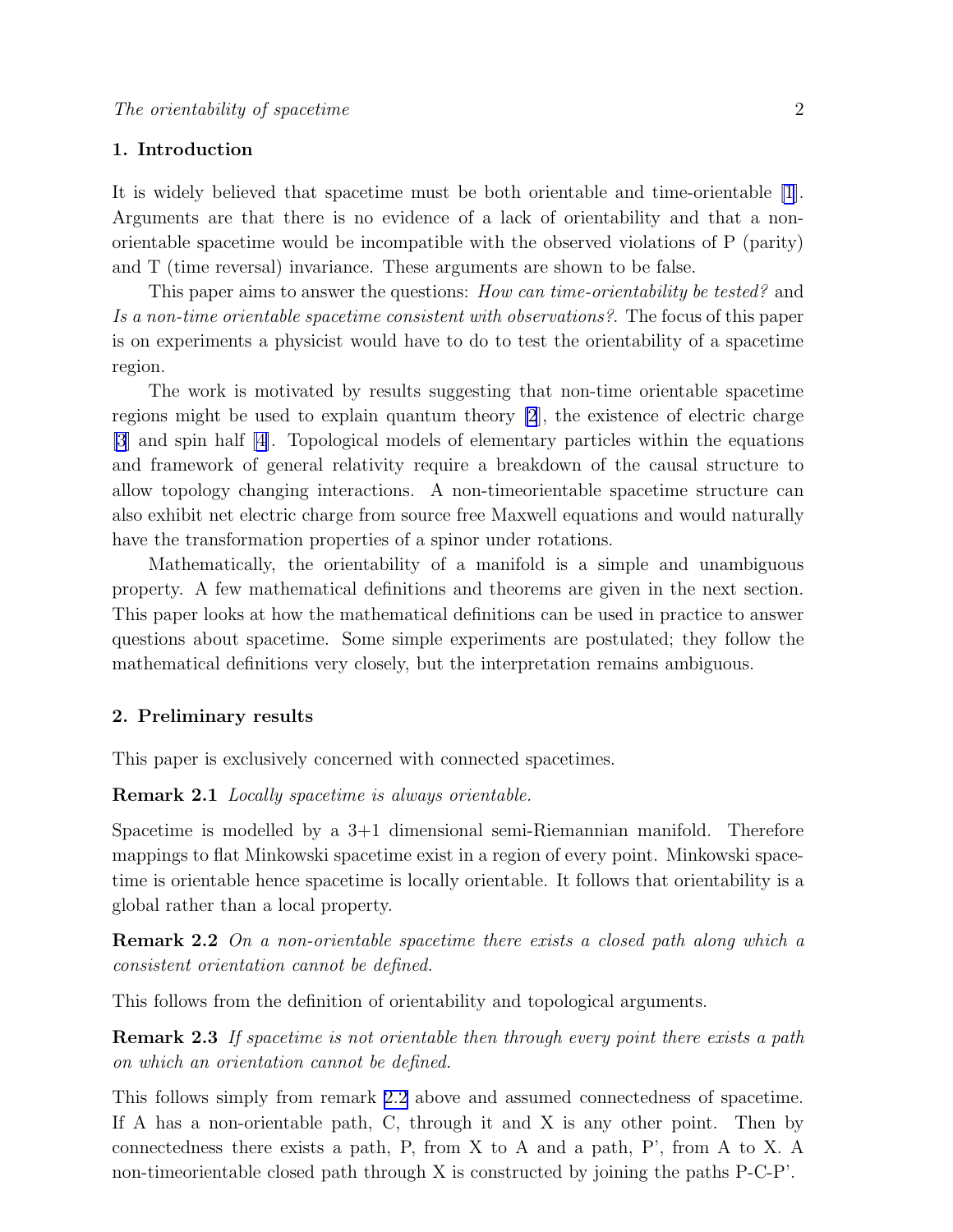Putting the three remarks together, spacetime could be orientable for all paths except those going through a small remote region. For all normal purposes such a spacetime would appear orientable. Only an experiment that probed the remote region  $\mathcal R$  could detect the non-orientability. However, Non-orientability in a connected spacetime cannot be strictly localised as there would be a curve through every spacetime point that went through the non-timeorientable region.

Mathematically, orientability is a global property of spacetime. By analogy with a möbius strip it is possible that paths comparable in size to the Universe could be nonorientable. However a non-orientable region could be microscopic in size: for example a non-orientable wormhole with dimensions comparable to the Plank length. This work is motivated by the possibility that elementary particles may be regions of non-trivial topology, but the arguments are generally applicable.

It could of course be possible for all timelike paths in a non-orientable spacetime to be orientable. A non-orientable region behind an event horizon would be such an example.

The observed violation of T-invariance implies that an observer can unambiguously define the direction of time. This is compatible with a localised time-reversing region, because the boundary conditions (the expanding Universe) define a time direction and because a consistent time direction could still be defined if the experimenter never probed the time-reversing region. Microscopic localised nonorientable regions as described in [\[3](#page-5-0)] are therefore consistent with observations.

### 3. Tests of space and time orientability

This section examines classical tests of the orientability of spacetime - they are based upon classical general relativity and classical physics. It cannot be overemphasised that this argument is not based on quantum field theory or even quantum mechanics, it is classical - classical mechanics and classical general relativity.

Consider a space that is flat and space-orientable everywhere except for a region  $\mathcal{R}$ . In spacetime  $\mathcal{R}$  would be a tube. The construction of spacetimes such as this, withall permutations of orientability, are described in [[3\]](#page-5-0): Sorkin [[5\]](#page-5-0) constructs a nonorientable wormhole, which is also asymptotically flat. Gibbons and Herdeiro[[6\]](#page-5-0) give an asymptotically flat example for a supersymmetric rotating black hole. The arguments in this paper are independent of the exact form of the metric in  $\mathcal{R}$ .

The orientation of  $\mathcal R$  is tested by sending a probe into  $\mathcal R$ . The probe contains a triad of unit vectors i, jand k. The triad defines a space-orientation continuously along the path taken by the probe. The path (timeline) of the probe and the path (timeline) of the observer together define a closed loop. An orientation can be defined in the laboratory, excluding region  $\mathcal{R}$ . If the probe that emerges from  $\mathcal{R}$  has a different orientation from that defined in the rest of the laboratory then space is not orientable (see Figure [1](#page-6-0)).

An example of a region  $\mathcal R$  that is not time-orientable is easily constructed (see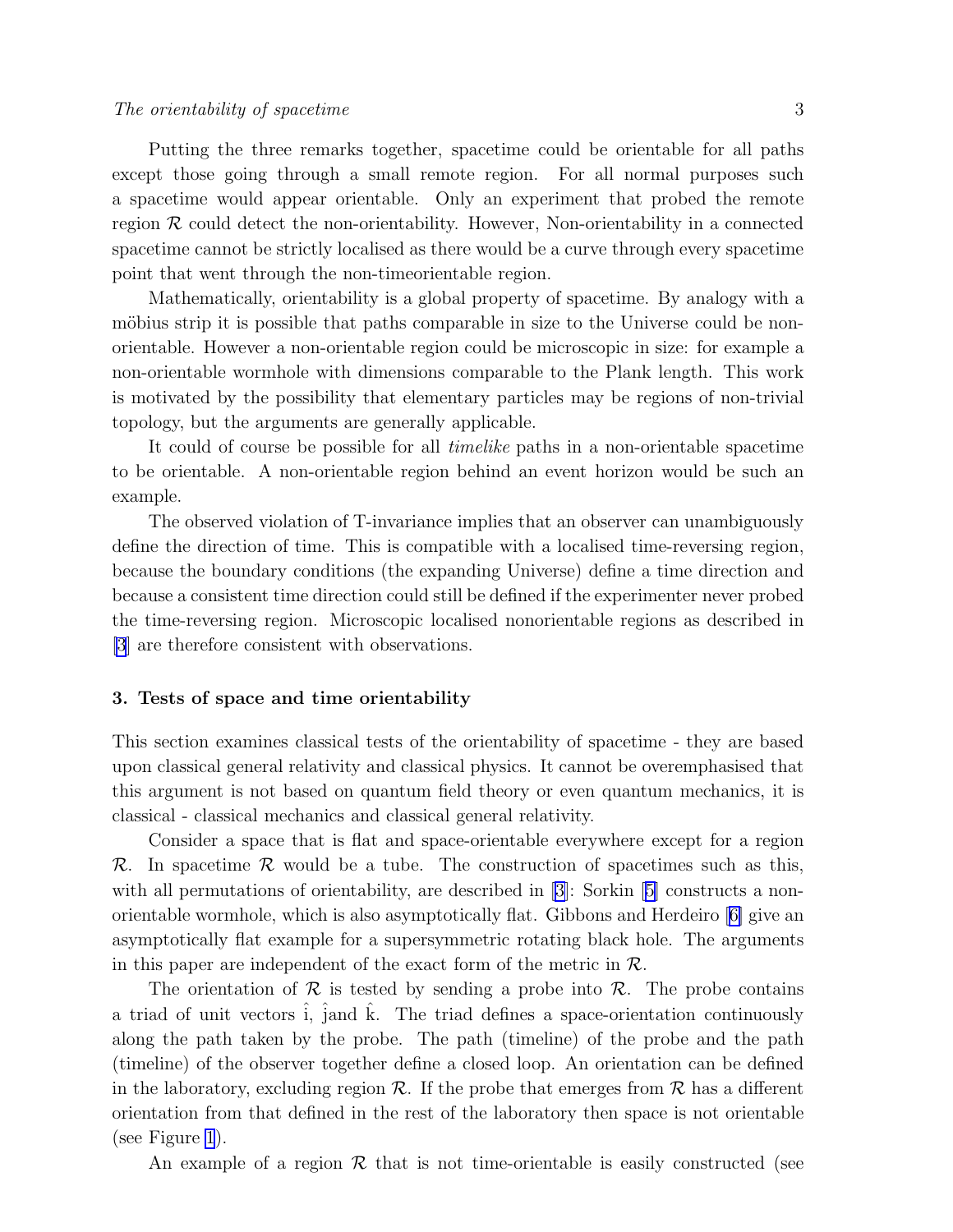for example Ref. [\[4](#page-5-0)]): remove a ball from space - that is a world-tube from spacetime. Then identify opposite points of the sphere using the antipodal map. At the same time identify t with  $-t$  in a similar manor to the creation of a Möbius strip. Like a Möbius strip this example is continuous and flat.

A similar test of the time orientability of  $\mathcal R$  would need a probe that defined a time direction continuously along a trajectory through  $R$  and back to the observer. A clock would be a suitable probe, with the positive time direction defined by increasing times displayed on the clock. However the experiment is not so simple. Consider a clock that enters  $\mathcal R$  at an Observer time  $\tau$  and emerges at a later observer time but counting backwards (see Figure [2\)](#page-7-0). This is not a demonstration of non-time orientability, because in this experiment, the clock increases in value and then decreases. At some point in the path it attains a maximum reading and at that point it does not define a time direction.

In a true test of time orientability on a region  $R$  through which time cannot be oriented, the clock readings would increase steadily along the path taken by the clock. Before entering  $R$  the observer sees the time values increasing on the clock. When the clock exits at a time  $\rho$  the increasing clock times would be at ever decreasing values for the observer time. The observer would still see a backwards counting clock, but only at times before  $\rho$  (see Figure [3\)](#page-8-0).

This might seem like a clear example of a successful demonstration of a failure of time orientability. The author would be sympathetic to such a view! However the observer sees the backwards (clock-time counting backwards) moving clock entering  $\mathcal R$ as well as the forward counting clock entering R. At observer times greater than  $\rho$  the observer sees no clock at all - neither inward nor outward moving. So the observer can interpret the experiment as a clock and an anti-clock entering  $R$  and annihilating each other.

It must be emphasised that this is still a description in terms of classical physics. The expression *anti-clock* is a logical one - it does not refer to anti-particles in the normal sense - indeed it is totally independent of the construction of the clock. If you expect the number of clocks to be preserved, then describing the backward counting clock as an anti-clock achieves the objective. Using the concept of an anti-clock, the experiment has zero clocks most of the time. Before  $\tau$  there is a clock and anti-clock after  $\rho$  there are no clocks. The alternative is to postulate two rather different real objects (the clock and the backward counting clock) that both enter  $R$  and vanish. The analogy shares with anti-particles the fact that both the clock and anti-clock must exist for this to happen. Unlike the conventional particle -antiparticle annihilation there does not appear to be any conservation of energy.

Gibbons and Herdeiro make similar observations for a particle traversing their supersymmetric rotating black hole.

In general  $\tau$  and  $\rho$  would be different. In a normal particle-antiparticle annihilation event they would be equal. The difference between  $\tau$  and  $\rho$  depends upon the geometry. For a similar construction to that described above the identification of  $\tau - t$  with  $\tau + t$ (rather than t and  $-t$ ) would result in  $\tau$  and  $\rho$  being equal. A simple would be just a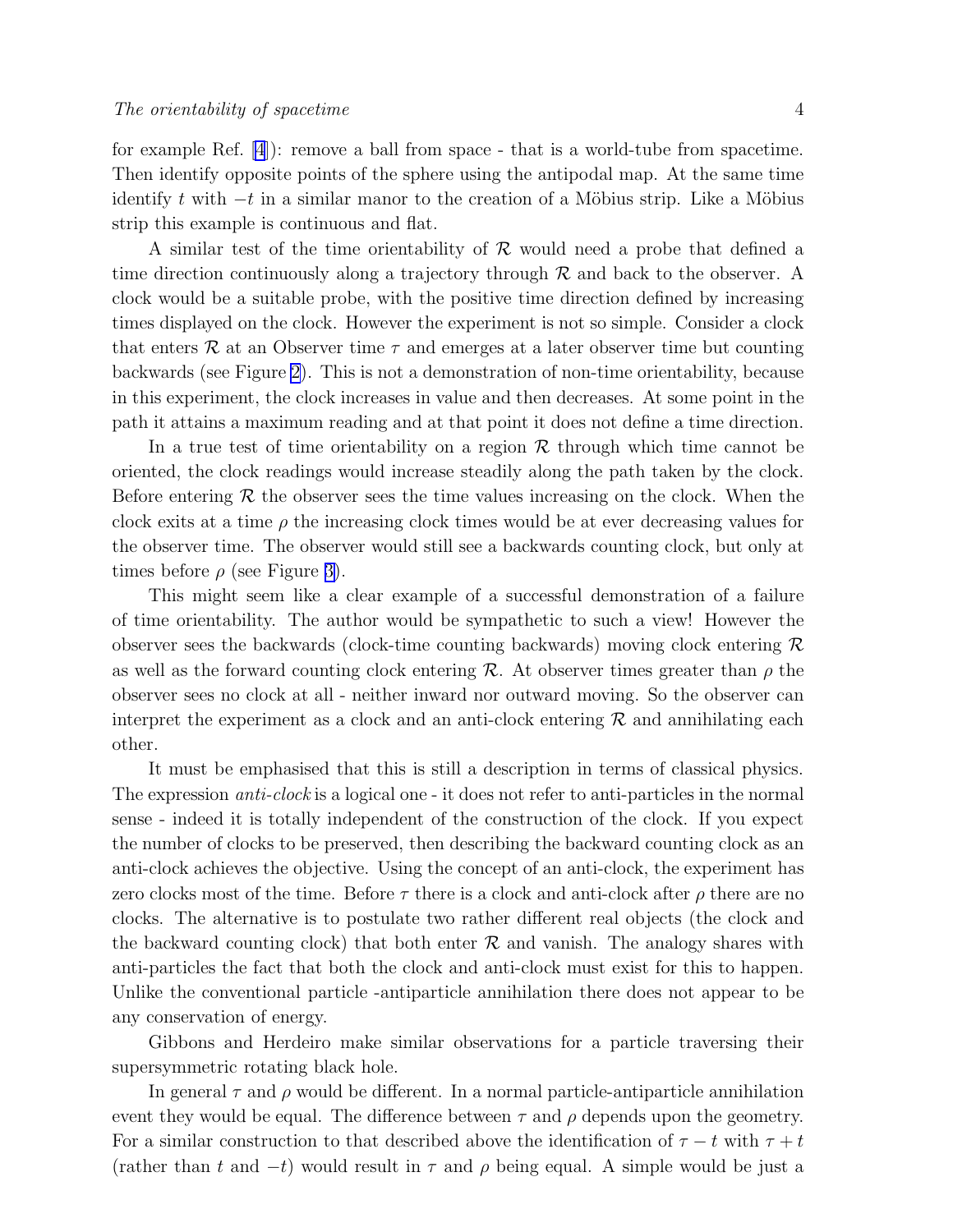special case of this

To make matters even worse, the experiment is dependent upon the observer. Since any attempt to stop the backward counting clock from entering  $\mathcal R$  would be inconsistent with the clock entering and leaving a time reversing region. So not only is the anticlock description a possible alternative description, the time reversing event requires the existence of anti-clocks (time reversed clocks) to exist before the experiment takes place. Since a clock is normally a macroscopic object composed of atoms, anticlocks do not exist in the sense of clocks composed of antiparticles. Therefore, an apparently simple test may be physically impossible to carry out.

This highlights a weakness in the way the problem was posed. Space orientability is a property of space. However timeorientability can only be a property of spacetime. Furthermore it is a global property of spacetime. It would appear that the existence or otherwise of a time reversing region is dependent upon the observer. A probe and an anti-probe must both be prepared for a consistent result, in which case it could be argued that the existence of the time reversing region depends upon the experiment being performed to test it.

### 4. Quantum field theory

Although the preceding argument referred to anti-clocks, this was a purely logical classical description. Quantum Field theory, which correctly describes both particles and antiparticles - and indeed requires anti-particles for completeness, was not being used. The similarities of these classical arguments to some quantum phenomena is not coincidental. It has already been shown[[7](#page-5-0)] that quantum logic can be derived from classical general relativity with acausal spacetimes.

It is not possible to define a spinor field on a non-time orientable spacetime [\[8](#page-5-0)]. Since fermions exist, this well-known result has been cited as evidence that time must be orientable. However the argument relies on a realist interpretation of the wavefunction and the false assumption that a wavefunction is defined at each spacetime point. In fact a wavefunction is a function defined on a 3N-dimensional configuration space where, N, is the number of particles. See Ballentine [\[9\]](#page-5-0) Chapter 4 for the clearest discussion of arguments against a realist interpretation of a wavefunction (also [[10](#page-5-0)]).

Fermion fields are used to calculate the probabilities of results of experiments. The extension of a fermion field to inaccessible microscopic non-orientable regions is neither relevant nor particularly meaningful, since measurements cannot take place within these regions. While on a spacetime with accessible time-reversing regions, the inability to define a spinor field, simply means that QFT cannot be used to calculate probabilities of the results of experiments on a space time that is not timeorientable a conclusion that is hardly surprising!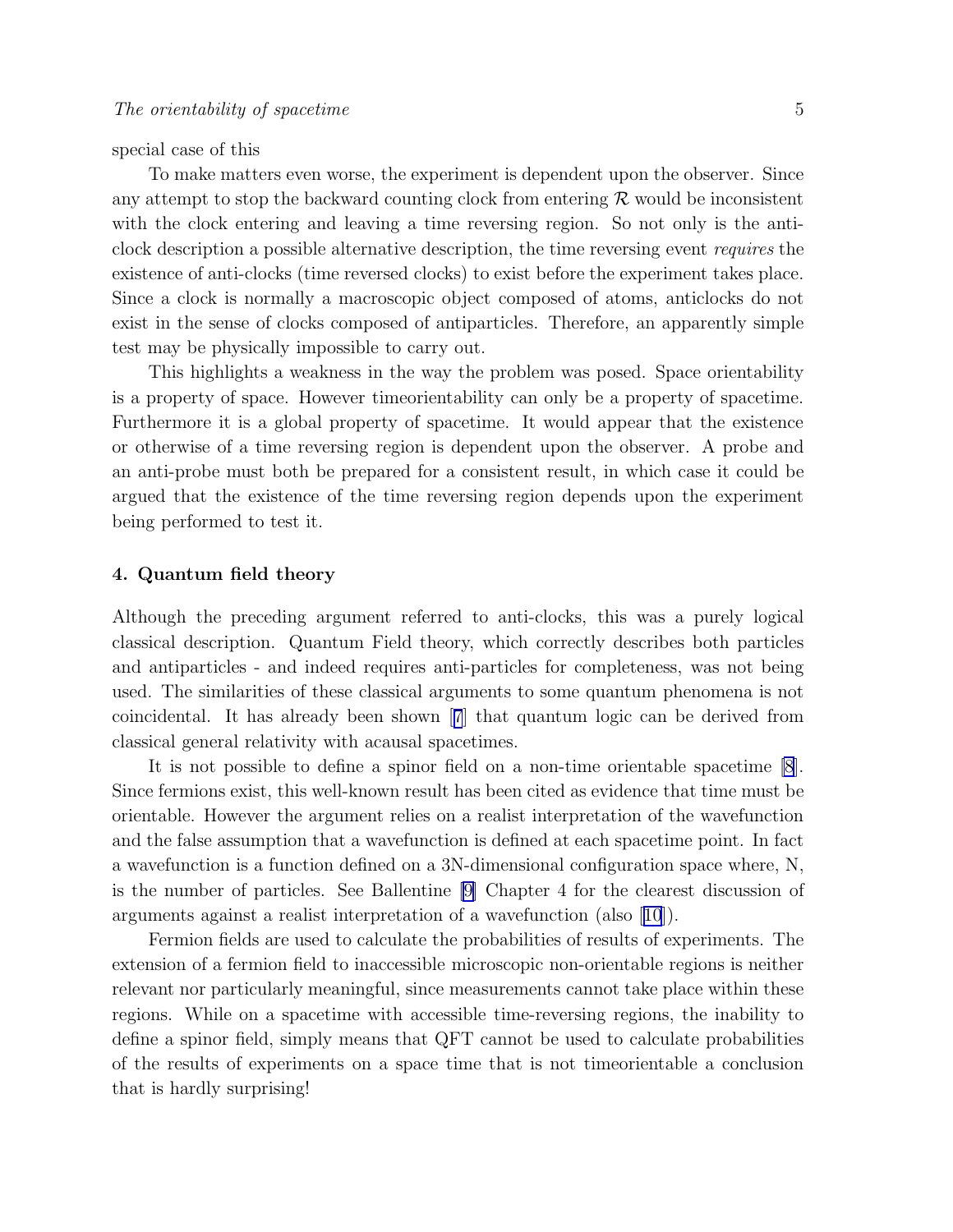## <span id="page-5-0"></span>5. Conclusion

Although the analysis is clear, the interpretation is by no means obvious. The following statements can all be supported by the arguments above:

- (i) Spacetime is not time orientable. Particle antiparticle annihilation events are evidence of this.
- (ii) A failure of time orientability and particle antiparticle annihilation are indistinguishable. They are alternative descriptions of the same phenomena.
- (iii) Time orientability is untestable.
- (iv) Non time orientability cannot be an objective property of spacetime because the outcome of our test would depend upon the observer.

The conventional view of the experiment in Figure [3](#page-8-0) is that it depicts a particle antiparticle annihilation. This view has developed and now predominates for historical reasons. It is an interpretation that conforms to the classical paradigm - modelling Nature in terms of initial conditions, unique evolution and observer independent outcomes. The classical paradigm is clearly inconsistent with a failure of timeorientation.

The explanatory power of a non-timeorientable spacetime in relation to interactions in geon models, electric charge and spin-half, adds weight to the interpretation of Figure [3](#page-8-0) as a demonstration of the non-timeorientability of spacetime.

#### References

- [1] Visser M 1996 *Lorentzian Wormholes: from Einstein to Hawking*. Woodbury, N.Y.
- [2] Hadley M J 1999 *Int. J. Theor. Phys.* 38 1481–1492
- [3] Diemer T and Hadley M J 1999 *Class. Quantum Grav.* 16 3567–3577
- [4] Hadley M J 2000 *Class. Quantum Grav.* 17 4187–4194
- [5] Sorkin R D 1977 *J. Physics A* 10 717–725
- [6] Gibbons G W and Herdeiro C A R 1999 *Class. Quantum Grav.* 16 3619–3652
- [7] Hadley M J 1997 *Found. Phys. Lett.* 10 43–60
- [8] Geroch R 1968 *J. Math. Phys.* 9 1739–1744
- [9] Ballentine L E 1989 *Quantum Mechanics*. Prentice Hall, New York
- [10] Ballentine L E 1970 *Rev. Mod. Phys.* 42 358–381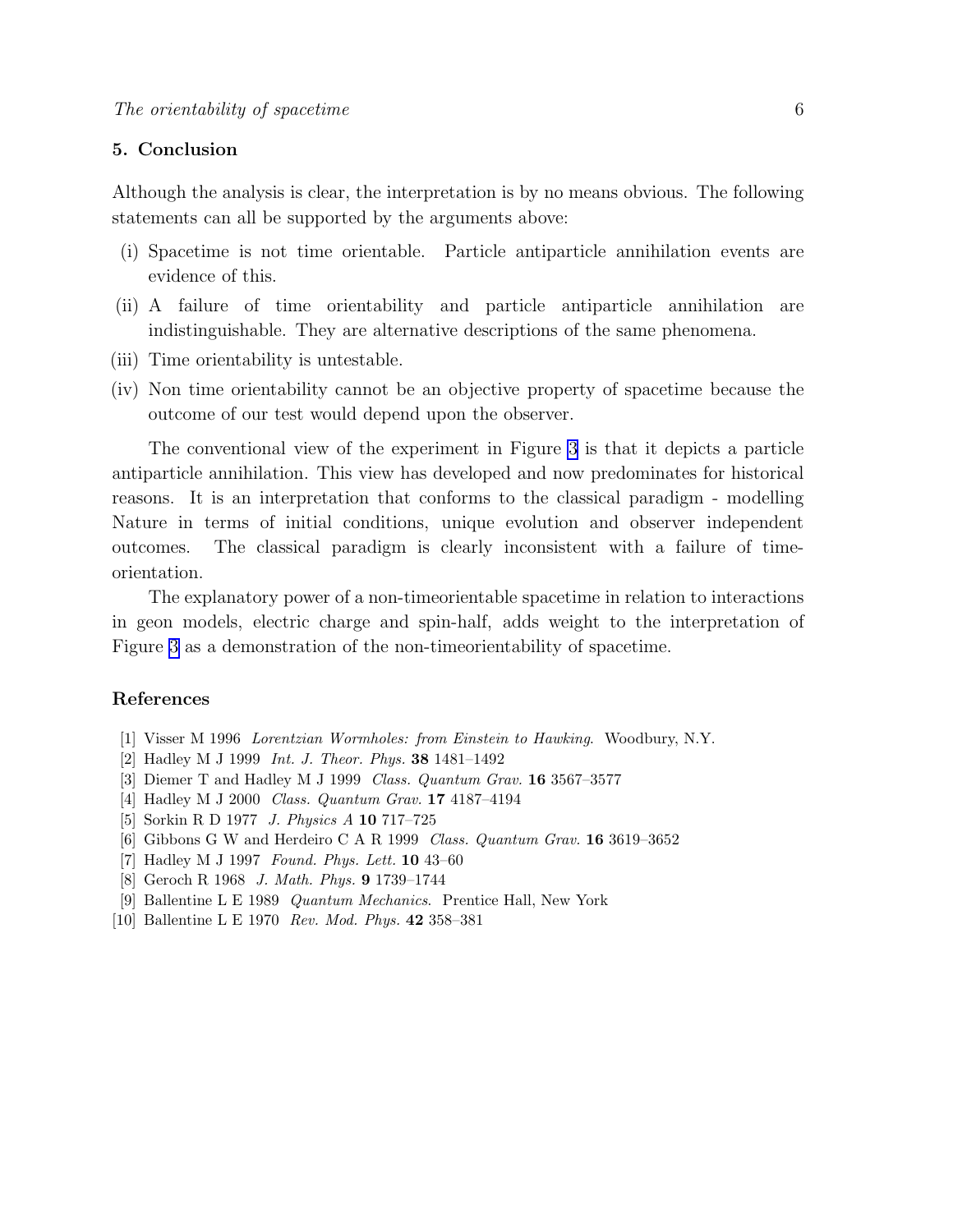<span id="page-6-0"></span>

Figure 1. A spacetime diagram showing a positive test that region  $\mathcal R$  is not timeorientable. Observer, O, sends a probe, P, through  $\mathcal{R}$ , it exits  $\mathcal R$  and returns to O with opposite orientation.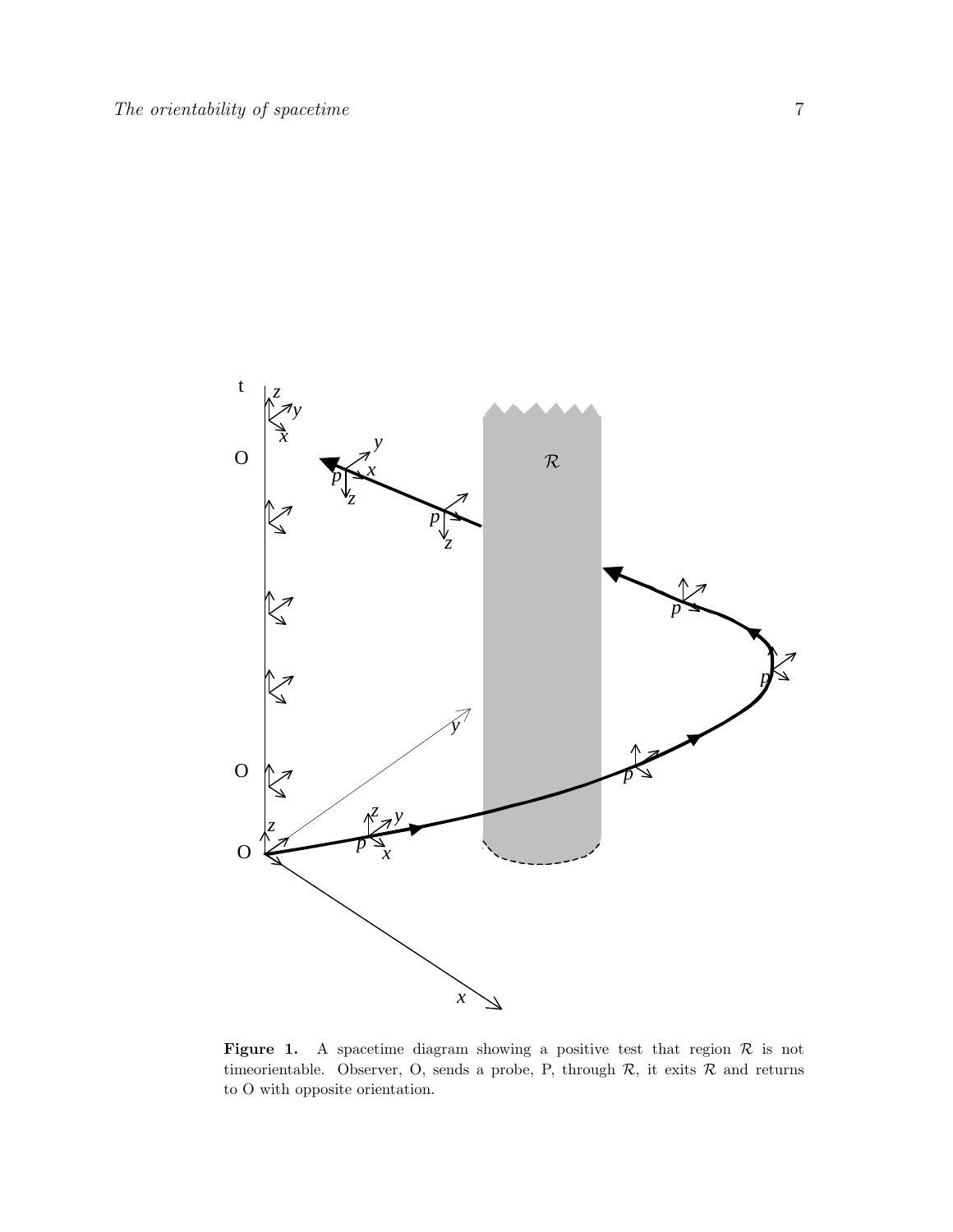<span id="page-7-0"></span>

Figure 2. A flawed attempt to test time-orientability: An Observer, O, sends a clock, P, through  $R$ , it exits  $R$  and reappears counting backwards. This is not successful because the clock has failed to define a time direction throughout the experiment.